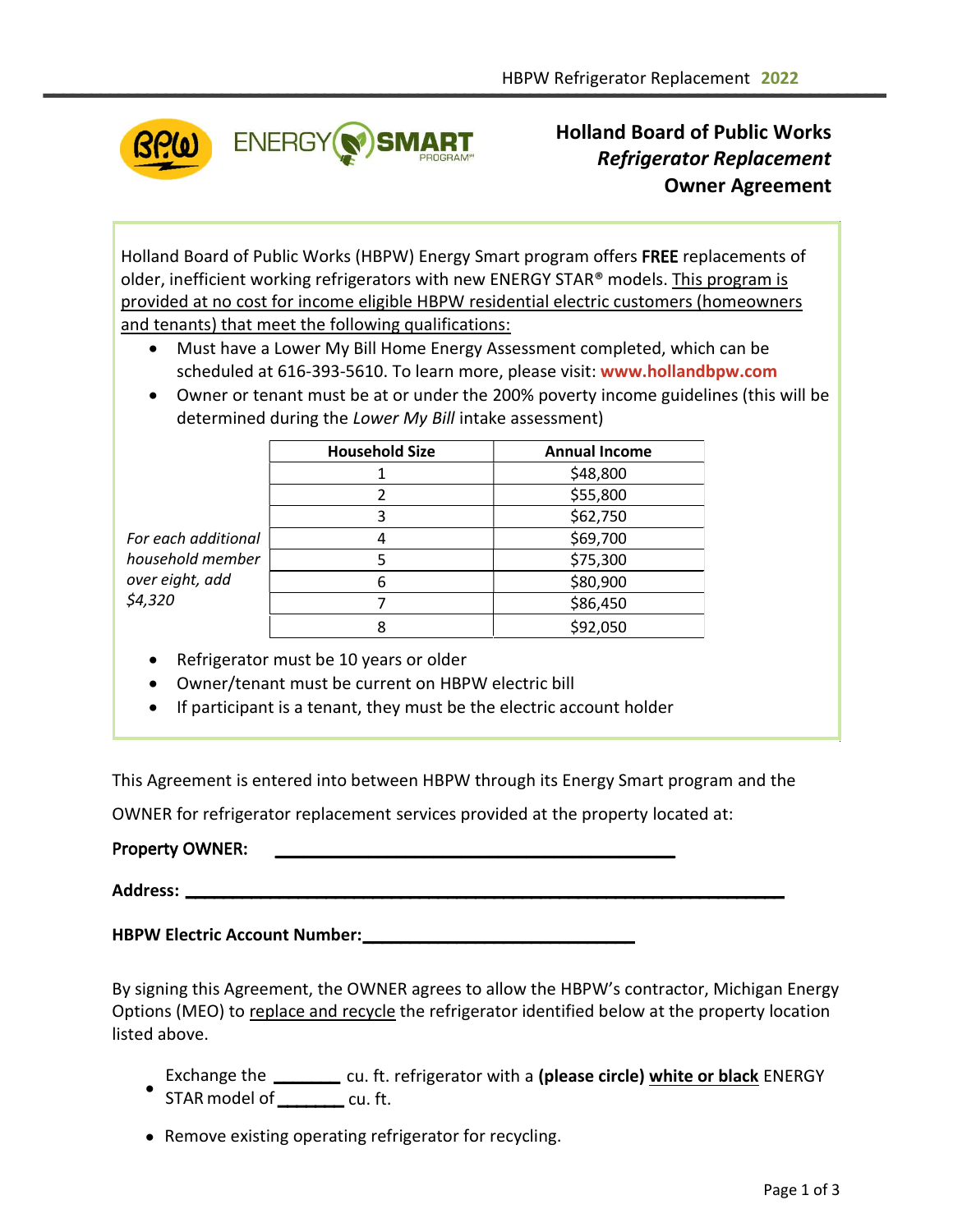# HBPW and the OWNER agree to the following:

TERMS AND CONDITIONS: This offer is valid only for qualifying income eligible HBPW residential electric customers for the replacement of a refrigerator in an existing home. Offer is good while funds are available and is based on a first-come, first-served basis. Program begins January 1, 2022 and expires December 31, 2022. Offer is valid on the replacement of an old operating refrigerator with a new ENERGY STAR model. HBPW reserves the right to withdraw or change this offer without notice.

INDEMNIFICATION and HOLD HARMLESS: The OWNER shall indemnify and hold harmless HBPW and its contractor, MEO, and all of their respective officers, agents and employees from all suits, liability, loss, damage, cause of actions or claims of any character brought for, or on account of, any injuries or damages received by any persons or property resulting from the operations in performing the work under the Agreement.

RIGHT TO INSPECT: With reasonable notice, HBPW and its assignees reserve the right to enter the residence and inspect the refrigerator within one year of service. The OWNER shall be responsible for allowing access to the area of the structure that received a new appliance through this agreement.

## A. HBPW OBLIGATIONS:

- 1. NO COST: HBPW shall provide such services in compliance with the following guidelines:
	- a. There shall be NO COST to the OWNER, if the OWNER is eligible under the income guidelines.
	- b. There shall be NO COST to income eligible TENANTS, if property is a rental.
	- c. There shall be NO COST to the OWNER if the TENANT is eligible under the income guidelines, and pays the HBPW electric bill.
- 2. WARRANTY: HBPW's suppliers warrant the materials installed hereunder, and upon written notice from the OWNER, shall replace or repair, at their expense, any defective equipment installed at any time for up to (1) year from the date of installation. Warranty documentation will be provided to the OWNER upon delivery of the refrigerator.
- 3. RESPONDING TO OWNER: HBPW shall respond to any questions or inquiries from the OWNER within five (5) working days.
- 4. RECYCLING: All refrigerators removed or replaced under this Agreement shall become the property of HBPW for recycling and proper disposal at PADNOS Recycling.

## B. OWNER OBLIGATIONS:

- 1. The OWNER shall authorize HBPW and its contractor, MEO, to perform work as outlined in this Agreement
- 2. MAINTAIN: The OWNER shall safeguard and maintain the installed refrigerator as necessary and acknowledges that failure to do so MAY VOID THE WARRANTY.
- 3. FEEDBACK: If the OWNER observes a problem with the operation of the appliance after installation, the OWNER shall contact HBPW's contractor, MEO, within 7 calendar days of observing the problem.
- 4. COOPERATION: